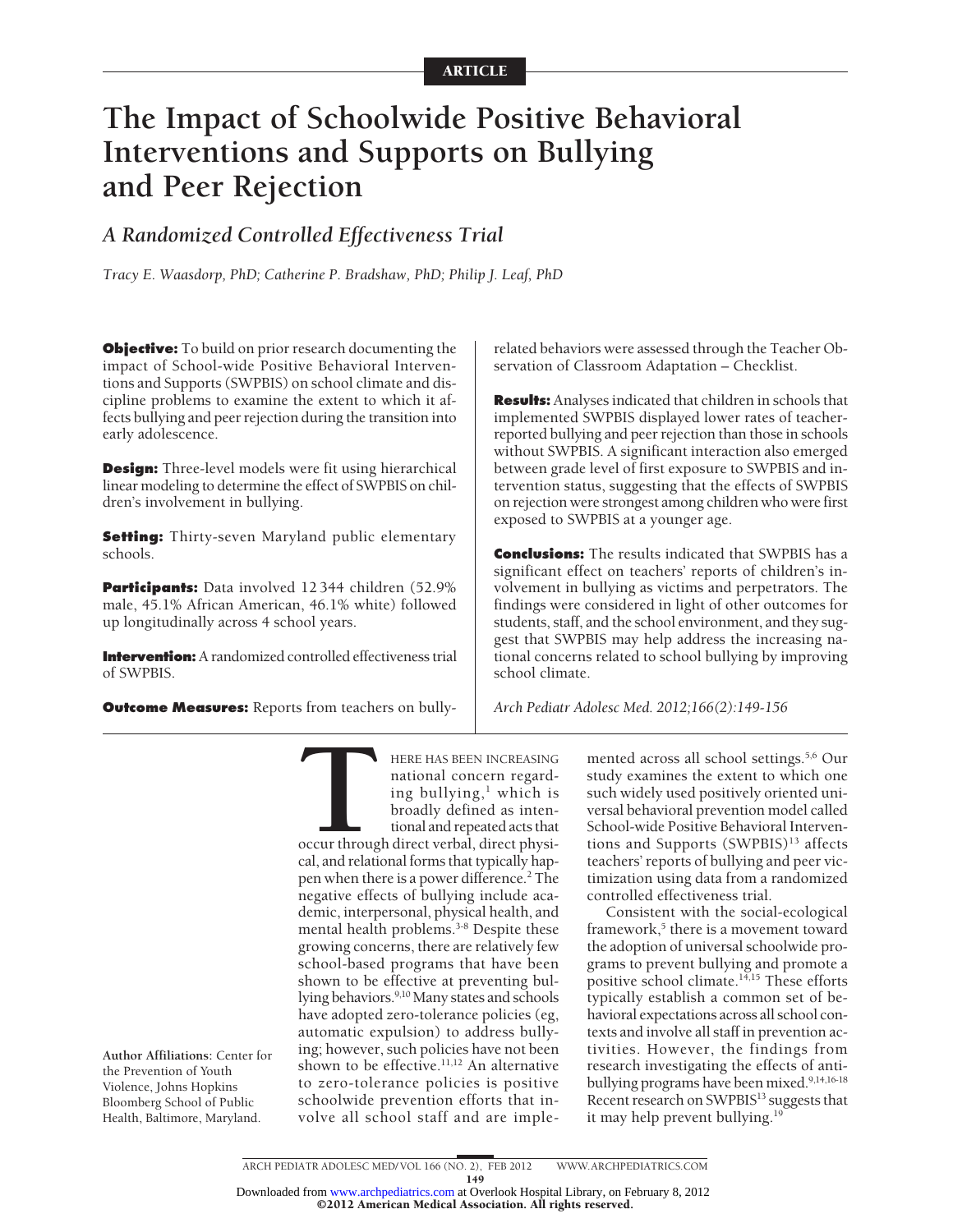SWPBIS<sup>13,20</sup> is a noncurricular, universal prevention model that draws on behavioral, social learning, and organizational principles. The model aims to alter the school environment by creating improved systems (eg, discipline and data management) and procedures (eg, office referral, behavioral reinforcement) that promote positive changes in staff and student behaviors. A SWPBIS team coordinates the program and establishes 3 to 5 positively stated schoolwide expectations regarding student behavior (eg, "be respectful, responsible, and ready to learn") that are posted across settings, taught to all students and staff, and reinforced through praise and tangible rewards (eg, tickets). SWPBIS is implemented in all classroom and nonclassroom contexts. Data are collected on student behaviors including problem behaviors such as bullying and used by school staff to increase supervision and monitor the impacts of the universal program or guide the use of more intensive prevention efforts. It follows the 3-tiered public health approach to prevention,  $2^{1,22}$  which aims to prevent disruptive behavior by layering onto the universal SWPBIS model more targeted (selective) and intensive (indicated) programs and services to meet the needs of students who do not respond adequately to the universal system of positive behavior support. To date, most schools have focused on implementing the universal, schoolwide elements of SWPBIS.<sup>13</sup> Two group randomized controlled trials were recently conducted on the universal SWPBIS model in elementary schools. They documented significant impacts on teachers' use of effective classroom management strategies, student and staff perceptions of school climate and safety, discipline problems, and academic achievement, as well as children's aggressive/disruptive behavior problems, concentration problems, emotion regulation, and prosocial behavior<sup>23-26</sup> (also C.P.B.; T.E.W.; and P.J.L.; unpublished data, June 2011).

Our study extends this work by examining the effect of the universal SWPBIS model on bullying and peer rejection. While there has been little systematic research on bullying-related outcomes, SWPBIS includes several core elements found to be effective in a recent metaanalysis of bullying prevention programs, $27$  suggesting that it too might affect bullying behavior. Although the theory of change process has not been explicitly examined, SWPBIS emphasizes schoolwide behavioral expectations (eg, respecting others), which likely address bullying-related behaviors. SWPBIS teaches behavioral expectations through direct instruction, positive reinforcement, and consistent consequences, promoting acceptable social and classroom behaviors. This in turn is theorized to reduce the likelihood of engaging in and rewarding bullying behavior. Furthermore, the emphasis on using data (eg, office discipline referrals, suspensions) to guide adult supervision to hot spots within the school as well as the training that staff receive on how to consistently manage behavior problems across school settings<sup>19</sup> are hypothesized to increase the likelihood that adults will intervene more consistently when they witness bullying. When all 3 tiers are implemented, students at increased risk for involvement in bullying receive more targeted and indicated preventive interventions. Together, these core elements are hypothesized to decrease rates of bullying.19

Determining the impact of SWPBIS on bullying also has important public health significance because more than 14 000 schools across the country are implementing SWPBIS and several state departments of education recommend its use.28 The large-scale dissemination of this particular prevention model highlights the significance of research examining its impact on bullying-related behaviors.

#### METHODS

## **STUDY DESIGN**

Data for our study came from a group randomized controlled effectiveness trial<sup>29</sup> of the universal SWPBIS model conducted in 37 Maryland public elementary schools to determine the impact of the model on discipline problems and the school environment. Only public elementary schools were eligible for inclusion, and all schools approached about participation agreed to enroll. An open-cohort design was used, allowing new students to enroll at each data collection; however, resources were not available to follow up students who left the participating schools. The schools were matched on select baseline demographics (eg, school enrollment, suspensions), with 21 schools being randomized by the research team to the intervention condition and 16 schools being assigned to the comparison condition, which refrained from implementing SWPBIS for 4 years. Annual assessments of SWPBIS implementation quality were conducted in all 37 schools by trained assessors, who were unaware of the schools' implementation status, using the validated School-wide Evaluation Tool.<sup>30</sup> The assessments indicated that all schools with SWPBIS reached and maintained high-fidelity implementation by the end of the trial.<sup>24-26</sup> The project was approved by the institutional review board at the Johns Hopkins Bloomberg School of Public Health. Passive parental consent procedures were used for student participants.

#### **TRAINING**

Each of the 21 schools assigned to receive SWPBIS training formed internal SWPBIS teams comprising 5 to 6 members (teachers, administrators) who attended an initial 2-day summer training led by 1 of the developers of SWPBIS. To maintain consistently high levels of implementation fidelity, the SWPBIS school teams attended annual 2-day summer booster training events. Consistent with the effectiveness trial design,<sup>31</sup> all initial training and booster training events were coordinated and led by the Maryland Positive Behavioral Interventions and Supports State Leadership Team and were also attended by other SWPBIS teams from across the state.<sup>28</sup> All SWPBIS schools received on-site support and technical assistance from a trained behavior support coach (eg, school psychologist, counselor) for the duration of the trial. Additional professional development and technical assistance were provided to the behavior support coaches through statecoordinated training events conducted 4 times each year.32

#### **SAMPLE**

The sample included 37 elementary schools, the size of which was determined through a power analysis. A total of 5 data points (fall and spring semesters of year 1, and spring semester of years 2, 3, and 4) were collected during the course of 4 school years on 12 334 students who were in kindergarten, first grade, and second grade when the study was initiated (**Figure 1**).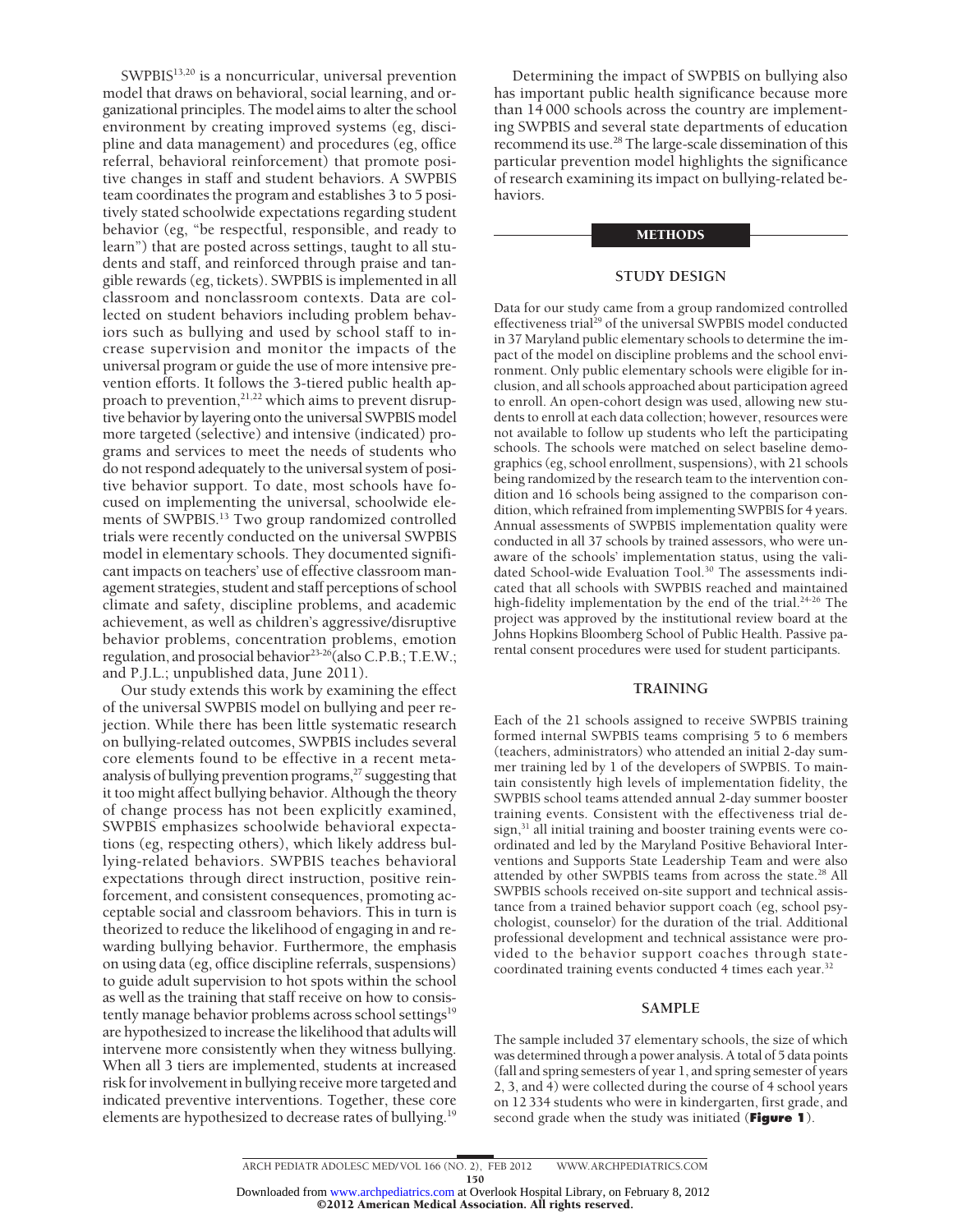

**Figure 1.** Consolidated Standards of Reporting Trials diagram for the randomized controlled trial.

# **MEASURES**

Reports from teachers on bullying-related behaviors were assessed through the Teacher Observation of Classroom Adaptation – Checklist (TOCA-C), $^{33,34}$  a research-based measure of student behavior problems that has been well validated. The bullying subscale included 4 items: (1) teases classmates, (2) yells at others, (3) harms others, and (4) fights ( $\alpha$  = .87). Teachers rated the 4 items on a Likert scale ranging from 1 (never) to 6 (almost always). The 4 items were averaged to create composite scores. Reports from teachers on rejection were assessed through 3 TOCA-C items: (1) is rejected, (2) does not have many friends, and (3) is not liked by classmates ( $\alpha$  = .84), which were also averaged.

# **PROCEDURE**

The trial was conducted from March 2002 through July 2007. Teacher TOCA-C packets were mailed to the schools and distributed by administrators, school psychologists, or administrative assistants. The packets contained a checklist in reference to each student in the classroom, and each TOCA-C had a unique identifier for each student in the class, thereby allowing individual student data to be tracked by researchers during the course of the project. Teachers completed a TOCA-C in reference to each student in the class and returned them to the research team through the mail. The teacher return rate for the TOCA-Cs was high (96.2%).

## **ANALYSES**

Three-level hierarchical linear modeling analyses were conducted using HLM  $6.1^{35}$  software to examine the effects of SWPBIS on reports of rejection and bullying during the study. Based on our prior research,<sup>25</sup> the following school-level variables were included as covariates in all models: (1) student mobility, (2) enrollment, (3) student to teacher ratio, and (4) faculty turnover rate. We also adjusted for the following

### **Table 1. Student and School Demographic Characteristics<sup>a</sup>**

|                                               | No. (%)       |
|-----------------------------------------------|---------------|
| Student characteristics (N = 12 344 students) |               |
| <b>Sex</b>                                    |               |
| <b>Male</b>                                   | 6482 (52.9)   |
| Female                                        | 5782 (47.1)   |
| Race/ethnicity                                |               |
| American Indian/Alaskan Native                | 76 (0.6)      |
| Asian/Pacific Islander                        | 516(4.3)      |
| African American                              | 5462 (45.1)   |
| <b>White</b>                                  | 5588 (46.1)   |
| <b>Hispanic</b>                               | 473 (3.9)     |
| Grade cohort                                  |               |
| Kindergarten, aged up to third grade          | 4156 (33.7)   |
| First, aged up to fourth grade                | 4141 (33.5)   |
| Second, aged up to fifth grade                | 4047 (33.0)   |
| Special education status                      | 1540 (12.9)   |
| <b>FARMS</b>                                  | 5850 (49.4)   |
| School characteristics (N=37 schools)         | Mean (SD)     |
| Student mobility                              | 23.6(8.1)     |
| Student to teacher ratio                      | 11.3(3.3)     |
| <b>Faculty turnover rate</b>                  | 16.0(7.6)     |
| School enrollment                             | 486.4 (157.8) |

Abbreviation: FARMS, free or reduced-price meals status.

aThe school characteristics data are archival data provided by the Maryland State Department of Education and pertain to the entire baseline school year (ie, prior to training in School-wide Positive Behavioral Interventions and Supports) for all children attending that school (grades prekindergarten/kindergarten through fifth grade).

individual-level characteristics, which previous research suggested may be associated with bullying and peer victimization: (1) sex, (2) grade cohort (ie, the student's grade when the study began), (3) special education status, (4) free and reduced-price meals status, and (5) ethnicity (ie, coded 1 for African American vs 0 for all others). As a post hoc exploration, select inter-

ARCH PEDIATR ADOLESC MED/ VOL 166 (NO. 2), FEB 2012 WWW.ARCHPEDIATRICS.COM 151 ©2012 American Medical Association. All rights reserved. Downloaded from [www.archpediatrics.com](http://www.archpediatrics.com) at Overlook Hospital Library, on February 8, 2012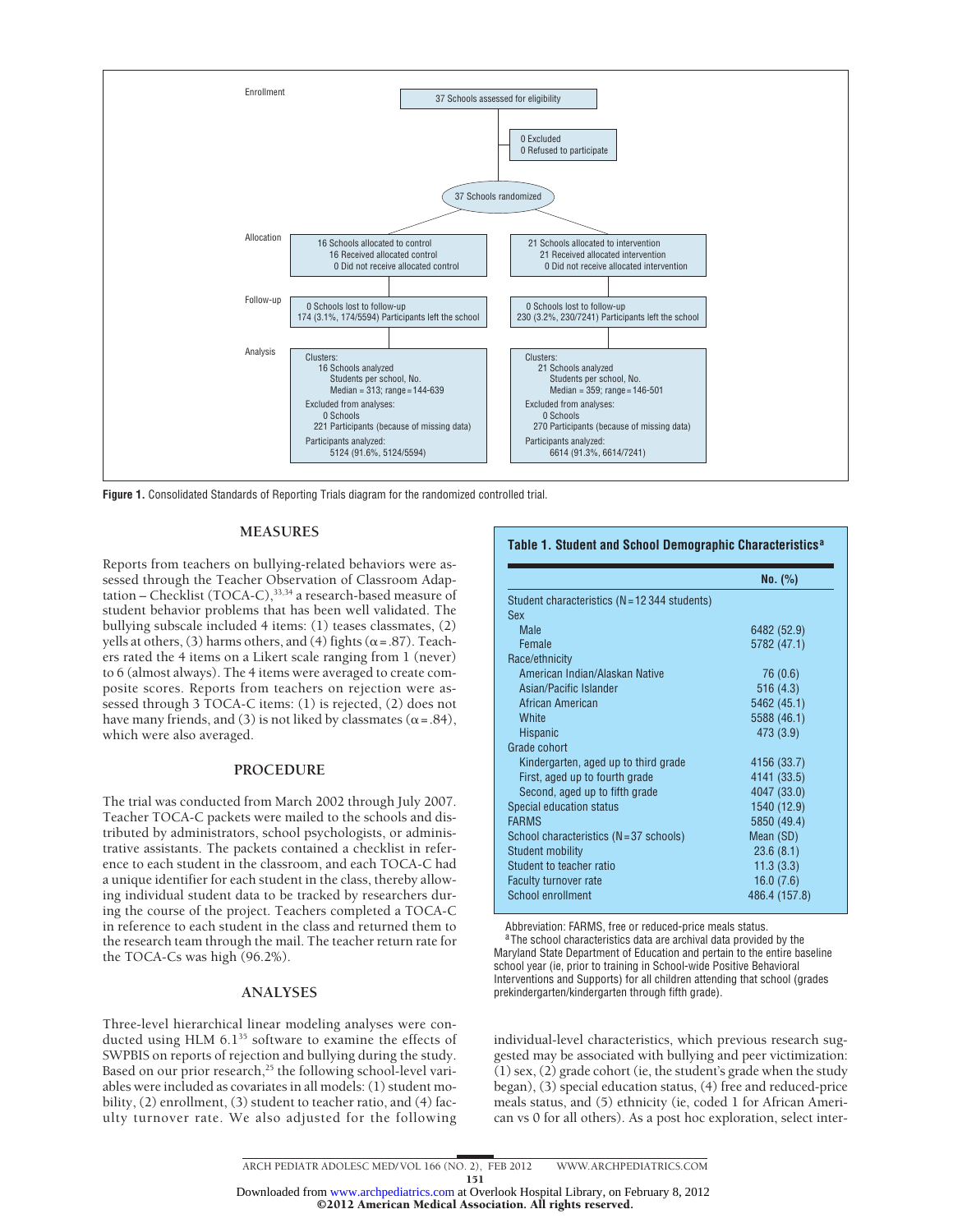| <b>Bullying<sup>a</sup></b>       | <b>Coefficient</b>        | <b>SE</b> | t Ratio | P Value |
|-----------------------------------|---------------------------|-----------|---------|---------|
| Intercept                         |                           |           |         |         |
| Intercept                         | 1.4029                    | 0.0242    | 58.06   | < .001  |
| School-level variables            |                           |           |         |         |
| <b>Mobility</b>                   | 0.0001                    | 0.0028    | 0.02    | .99     |
| Student to teacher ratio          | $-0.0057$                 | 0.0053    | $-1.08$ | .29     |
| <b>Faculty turnover</b>           | $-0.0016$                 | 0.0034    | $-0.47$ | .64     |
| <b>Enrollment</b>                 | 0.0089                    | 0.0115    | 0.77    | .45     |
| Student-level variables           |                           |           |         |         |
| Special education status          | 0.1176                    | 0.0268    | 4.38    | < .001  |
| African American                  | 0.2317                    | 0.0316    | 7.33    | < .001  |
| Grade cohort                      | $-0.0564$                 | 0.0473    | $-1.19$ | .24     |
| <b>FARMS</b>                      | 0.0846                    | 0.0165    | 5.12    | < .001  |
| Sex                               | 0.2261                    | 0.0183    | 12.36   | < .001  |
| Slope, growth                     |                           |           |         |         |
| Intercept                         | 0.0326                    | 0.0099    | 3.28    | < .001  |
| School-level variables            |                           |           |         |         |
| <b>SWPBIS</b> intervention        | $-0.0230$                 | 0.0088    | $-2.61$ | < 0.05  |
| <b>Mobility</b>                   | 0.0015                    | 0.0009    | 1.70    | .09     |
| Student to teacher ratio          | 0.0043                    | 0.0016    | 2.75    | < 0.05  |
| <b>Faculty turnover</b>           | 0.0023                    | 0.0013    | 1.70    | .09     |
| <b>Enrollment</b>                 | $-0.0114$                 | 0.0037    | $-3.05$ | < 0.05  |
| Student-level variables           |                           |           |         |         |
| Special education status          | $-0.0043$                 | 0.0089    | $-0.48$ | .63     |
| <b>African American</b>           | 0.0333                    | 0.0059    | 5.67    | < .001  |
| Grade cohort                      | 0.0127                    | 0.0161    | 0.79    | .43     |
| <b>FARMS</b>                      | 0.0218                    | 0.0051    | 4.27    | < .001  |
| <b>Sex</b>                        | 0.0188                    | 0.0064    | 2.94    | < .001  |
| Post hoc cross-level interactions |                           |           |         |         |
| Grade cohort $\times$ SWPBIS      | $-0.0208$                 | 0.0238    | $-0.87$ | .38     |
| $Sex \times SWPBIS$               | 0.0148                    | 0.0111    | 1.34    | .19     |
| Special Education $\times$ SWPBIS | 0.0006                    | 0.0143    | 0.04    | .97     |
| <b>Random Effect</b>              | <b>Variance Component</b> | $\chi^2$  | P Value |         |
| Level 1                           | 0.3456                    |           |         |         |
| Level <sub>2</sub>                | 0.2732                    | 37749.3   | < .001  |         |
| Level 3 time/slope                | 0.0022                    | 393.2     | < .001  |         |

Abbreviations: FARMS, free or reduced-price meals status; HLM, hierarchical linear modeling; SE; standard error; SWPBIS, School-wide Positive Behavioral

a Results are from the model that did not include post hoc interactions. Unadjusted interclass correlation coefficient for bullying=.05; Akaike information criterion=79 342.61; Bayesian information criterion=79 244.22. SWPBIS was coded 1 (intervention) or 0 (comparison). Free or reduced-price meals status was coded 1 (received) or 0 (not received). Sex was coded 1 (male) or 0 (female). Ethnicity was coded 1(African American) or 0 (all others). Grade cohort indicates the grade the youth was in when the trial began, coded as 1 (kindergarten) or 0 (grades 1 or 2). Special education indicates child receives special education services, coded 1 for yes or 0 for no.

actions were conducted among 3 demographic variables (sex, special education status, and grade cohort) and intervention status to determine if they were significant intervention effect modifiers.

# **MISSING DATA**

Although the participation rate was consistently high, we examined the patterns of missing data but did not find evidence that the level of missingness was problematic.<sup>36,37</sup> For example, baseline scores on concentration problems were unrelated to subsequent missingness on this measure (adjusted odds ratio= $1.00$ ,  $95\%$  CI= $0.96-1.04$ ). Baseline scores on the disruptive behaviors subscale were significantly associated with increased odds of subsequent missingness (adjusted odds ratio= $1.05$ ,  $95\%$  CI= $1.03-1.07$ ); yet this difference was small and likely has limited clinical significance. Neither sex nor intervention status had a significant effect on subsequent missingness on teacher ratings of behavior problems. As a result, our analyses assumed data were missing at random based on the assumption that the reason for missingness was not related to the missing value itself or was deemed random after controlling for the variables that were observed.<sup>38,39</sup> The HLM 6.1 software adjusts parameter estimates for attrition using fullinformation maximum-likelihood estimation, a widely recognized and appropriate means of handling missing data<sup>40</sup> under the assumption that data are missing at random.<sup>41</sup> Specifically, individuals can have missing data across any of the times and still be included in the analyses; therefore, hierarchical linear modeling is robust to this level of missing data with repeated measures.<sup>41,42</sup>

# **RESULTS**

The demographic characteristics of the sample are provided in **Table 1**. The sample of 12 344 children was 52.9% male, 45.1% African American, and 46.1% white. Approximately 49% of the children received free or reduced-price meals and 12.9% received special education services.

With regard to the 3-level hierarchical linear modeling results, the findings for the perpetration of bullying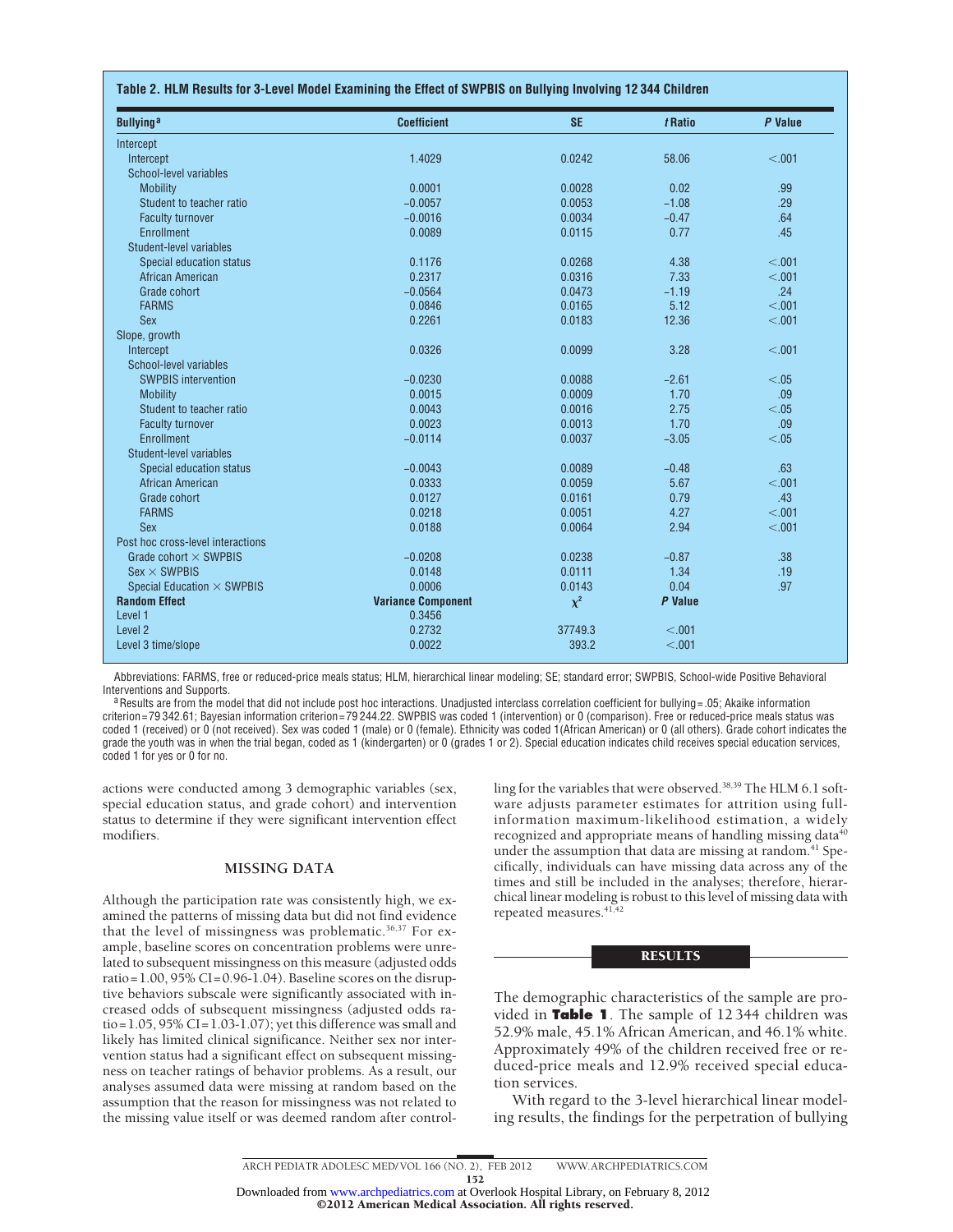| Rejection <sup>a</sup>            | <b>Coefficient</b>        | <b>SE</b> | t Ratio | P Value |
|-----------------------------------|---------------------------|-----------|---------|---------|
| Intercept                         |                           |           |         |         |
| Intercept                         | 1.8174                    | 0.0359    | 50.64   | < .001  |
| School-level variables            |                           |           |         |         |
| <b>Mobility</b>                   | 0.0021                    | 0.0032    | 0.64    | .53     |
| Student to teacher ratio          | $-0.0011$                 | 0.0088    | $-0.13$ | .90     |
| <b>Faculty turnover</b>           | 0.0018                    | 0.0034    | 0.55    | .59     |
| <b>Enrollment</b>                 | 0.0309                    | 0.0141    | 2.18    | < 0.05  |
| Student-level variables           |                           |           |         |         |
| Special education status          | 0.3646                    | 0.0367    | 9.93    | < .001  |
| <b>African American</b>           | 0.1545                    | 0.0288    | 5.36    | < .001  |
| <b>Grade Cohort</b>               | $-0.1095$                 | 0.0481    | 2.28    | < 0.05  |
| <b>FARMS</b>                      | 0.2347                    | 0.0241    | 9.73    | < .001  |
| <b>Sex</b>                        | 0.2127                    | 0.0176    | 12.06   | < .001  |
| Slope, growth                     |                           |           |         |         |
| Intercept                         | 0.0767                    | 0.0158    | 4.85    | < .001  |
| School-level variables            |                           |           |         |         |
| <b>SWPBIS</b> intervention        | $-0.0339$                 | 0.0145    | $-2.35$ | < 0.05  |
| <b>Mobility</b>                   | 0.0011                    | 0.0009    | 1.24    | .23     |
| Student to teacher ratio          | 0.0042                    | 0.0022    | 1.92    | .06     |
| <b>Faculty turnover</b>           | 0.0028                    | 0.0013    | 2.11    | < 0.05  |
| <b>Enrollment</b>                 | $-0.0110$                 | 0.0048    | $-2.29$ | < 0.05  |
| Student-level variables           |                           |           |         |         |
| Special education status          | 0.0187                    | 0.0121    | 1.55    | .12     |
| <b>African American</b>           | $-0.0024$                 | 0.0078    | $-0.32$ | .75     |
| Grade cohort                      | 0.0121                    | 0.0181    | 0.67    | .50     |
| <b>FARMS</b>                      | $-0.0018$                 | 0.0079    | $-0.23$ | .82     |
| <b>Sex</b>                        | 0.0056                    | 0.0077    | 0.73    | .46     |
| Post hoc cross-level interactions |                           |           |         |         |
| Grade cohort $\times$ SWPBIS      | $-0.0451$                 | 0.0176    | $-2.17$ | < 0.05  |
| $Sex \times SWPBIS$               | 0.0120                    | 0.0141    | 0.86    | .74     |
| Special education $\times$ SWPBIS | $-0.0061$                 | 0.0184    | $-0.34$ | .39     |
| <b>Random Effect</b>              | <b>Variance Component</b> | $\chi^2$  | P Value |         |
| Level 1                           | 0.5844                    |           |         |         |
| Level <sub>2</sub>                | 0.3823                    | 33230.7   | < .001  |         |
| Level 3 time/slope                | 0.0030                    | 319.5     | < .001  |         |

Abbreviations: FARMS, free or reduced-price meal status; HLM, hierarchical linear modeling; SWPBIS, School-wide Positive Behavioral Interventions and

a Results are from the model that did not include post hoc interactions. Unadjusted interclass correlation coefficient for victimization=.04; Akaike information criterion=97 001.12; and Bayesian information criterion=96 916.73. SWPBIS was coded 1 (intervention) or 0 (comparison). Free or reduced-price meals status was coded as 1 (received) or 0 (not received). Sex was coded 1 (male) or 0 (female). Ethnicity was coded 1 (African American) or 0 (all others). Grade cohort indicates the grade the youth was in when the trial began, coded 1 (kindergarten) or 0 (grades 1 or 2). Special education indicates child receives special education services, coded 1 for yes or 0 for no.

are reported in **Table 2** and those for rejection are in **Table 3**. The slope terms (**Figure 2**) indicate that children in both conditions generally experienced an increased risk for involvement in bullying and peer rejection during the 4-year trial. However, the hierarchical linear modeling results indicated that children in the SWPBIS schools displayed significantly less bullying behavior (=−0.02, *t =*−2.60, *P*.05, SE=0.01) and experienced lower levels of rejection (=−0.03, *t =*−2.32, *P* $<$ .05, *SE*=0.016) over time vs children in the comparison schools (Table 1 and Table 2). We also examined for possible cross-level interaction effects of age, sex, and special education status on the impact of SWPBIS on bullying and rejection; however, only 1 interaction effect was significant (Table 2 and Table 3). The 1 significant crosslevel interaction effect indicated that children in higher grades in comparison schools showed greater increases in rejection relative to their age-mates in SWPBIS schools (Figure 2C).

#### **COMMENT**

Given the increasing concerns about bullying<sup>43</sup> and the relative paucity of effective prevention programs,  $9,10$  there is a great need for further research on the impact of commonly used prevention programs on bullying. The current study used data from a randomized controlled trial of the widely disseminated SWPBIS model with the goal of exploring the impact of the program on teachers' ratings of children's perpetration of bullying behaviors and experience of peer rejection. We examined the effect of this program during late elementary school when the rates of bullying tend to increase.<sup>43-45</sup> Effective prevention efforts targeting this age group have the potential to attenuate the typical spike in bullying during middle school.

Consistent with prior developmental research, the data from our study indicated a significant increase in the risk for bullying and peer rejection as the children grew older.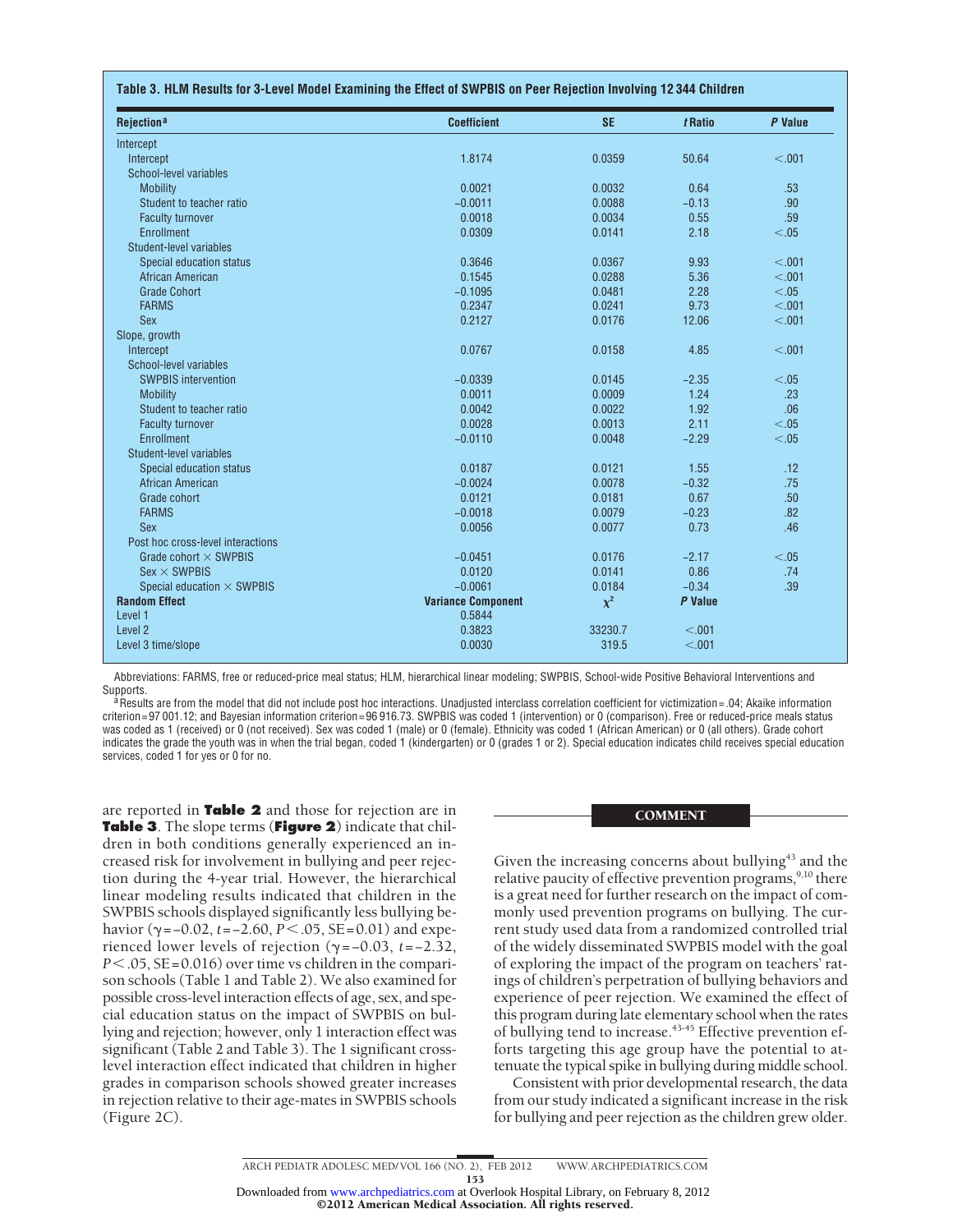

**Figure 2.** The slope terms indicate that children generally experienced an increased risk for involvement in bullying and peer rejection over 4 years. A, Effect of School-wide Positive Behavioral Interventions and Supports (SWPBIS) on the perpetration of bullying behaviors. B, Effect of SWPBIS on peer rejection. C, Interaction between grade cohort and SWPBIS intervention status on peer rejection.

During middle school, there is less adult supervision and an increase in salience of peer relationships and social status, which in turn likely contribute to the peak in bullying.<sup>46</sup> However, the increases in bullying and rejection were attenuated in the schools implementing SWPBIS, indicating that in the SWPBIS environment, the typical escalation of bullying and rejection found as youth approach middle school was lessened.

There was only 1 significant cross-level interaction, which emerged for rejection; therefore, we are cautious in our interpretation of this finding. However, these data further highlight the developmental significance of being exposed to SWPBIS at a younger age because those children were least likely to experience rejection by peers. As a result of exposure to SWPBIS in elementary school, we anticipate that these children will make the transi-

tion to adolescence with a reduced risk for involvement in bullying. However, further longitudinal data are needed to confirm this hypothesis. While we were somewhat surprised that none of the other potential effect modifiers, such as sex, special education receipt, or ethnicity, proved to be significant, this finding is promising because it suggests that the main effects are rather robust for all children within schools.

Although it is difficult to discern what elements or aspects of SWPBIS accounted for the reduced risk for involvement in bullying, there are specific activities implemented through SWPBIS that likely reduce bullying, such as promoting a positive school environment based on respect, positive reinforcement of desired behaviors coupled with consistent discipline, and consequences for inappropriate behaviors.<sup>19</sup> Furthermore, the improved organizational climate<sup>19,25</sup> and overall reductions in student discipline problems<sup>23,26</sup> observed in schools with the SWPBIS model may contribute to a more positive school environment, which also has been linked with reductions in bullying.<sup>43</sup> Additional research is needed to explore the potential mediators of SWPBIS's effects on bullying and the possibility that SWPBIS may be more effective at stemming some forms of bullying (eg, more overt forms).

There were some limitations to our study. The measures of bullying and peer rejection were rather circumscribed; future studies should incorporate more comprehensive measures of bullying and rejection that include different forms of bullying and victimization. Reports from teachers were used; however, future studies would benefit from using youth self-reports, peer reports, and/or outside observations of bullying behaviors to reduce possible biases in using 1 informant.<sup>43</sup> The intervention schools had only received training on the universal SWPBIS model; therefore, we anticipate even larger effects when the more intensive selective and indicated preventive interventions are layered onto the universal SWPBIS effort.<sup>13</sup> For example, children who are at risk for involvement in bullying could receive more targeted programs, such as social skills training, whereas those who are showing early symptoms of involvement in bullying would receive more intensive counseling and therapeutic services. Furthermore, the universal SWPBIS model is not directed specifically at bullying prevention; therefore, the effects of the universal program would also likely be stronger if specific activities related to bullying had been incorporated into the training.<sup>19</sup> Additional efforts to incorporate parents would also be beneficial; for example, schools should increase communication with parents regarding the reporting of bullying to the school<sup>47</sup> and effective strategies for supporting bullied youth.<sup>48</sup> Such efforts may more directly address issues related to bullying over and above the more general climate and behavior-enhancing universal program elements. The effect sizes were relatively small and although this is often the case in longitudinal efficacy and effectiveness studies,<sup>31,49</sup> the practical significance of these findings should be considered through a cost-benefit analysis. Although the schools all volunteered to participate in the trial, which limits the generalizability, a recent study used matching methods and found that the schools enrolled in the trial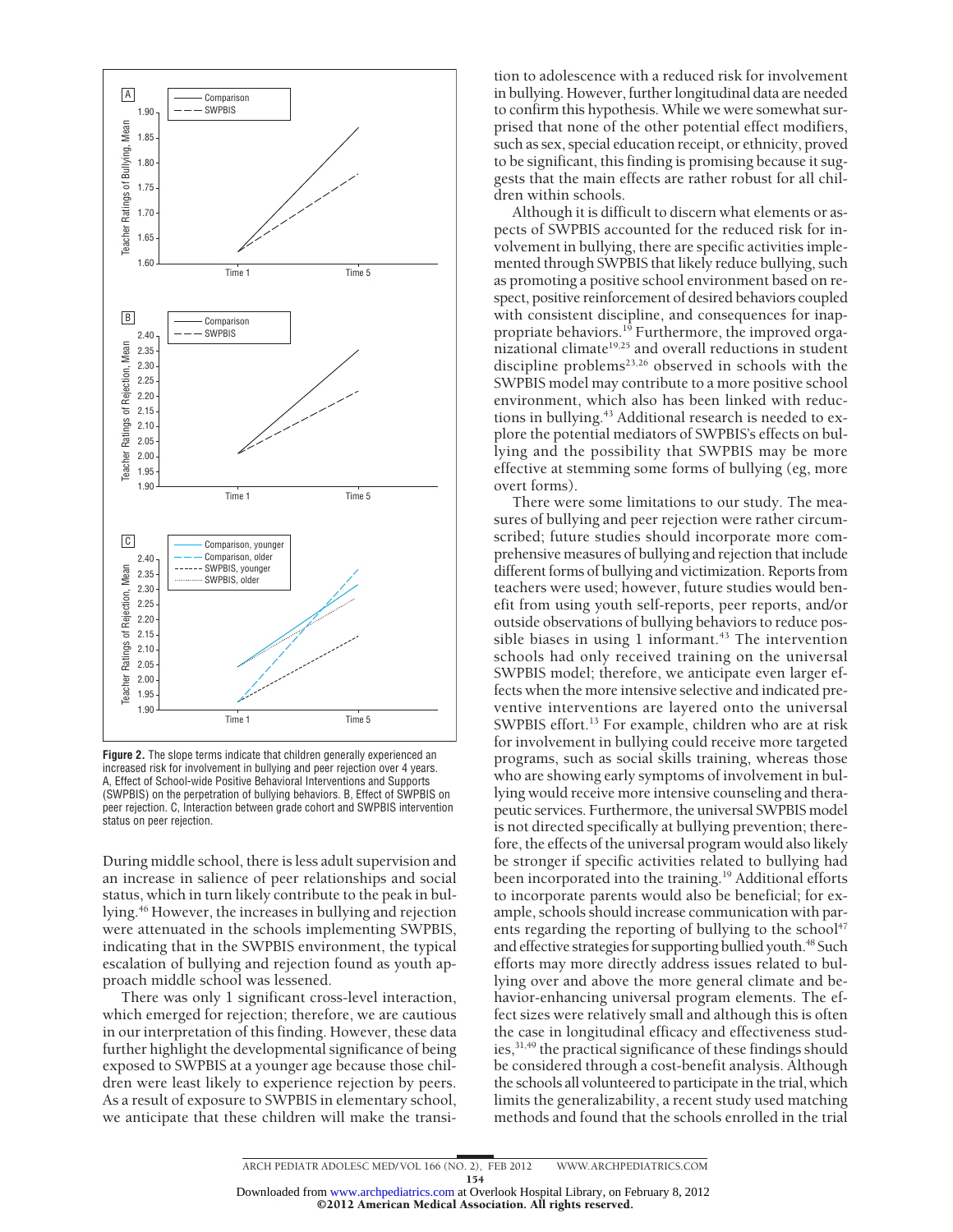were similar with regard to academic achievement and levels of discipline problems to other schools in the state, suggesting a potential for the generalizability of the findings to other Maryland schools.<sup>50</sup> Related research indicates that schools with greater needs (eg, higher suspensions, poorer academic performance) are more likely to volunteer for SWPBIS training and eventually adopt the model.28

Despite these limitations, the effects of SWPBIS on bullying are encouraging and consistent with policymakers' and researchers' emphasis on school climate and culture as potential targets for bullying prevention efforts as an alternative to zero-tolerance policies.<sup>15,51</sup> These findings suggest that a universal SWPBIS model is a promising approach for preventing bullying. Although the rates of bullying tend to be the highest in middle school, when SWPBIS is implemented in elementary school, it may help children better prepare for the transition into adolescence. Specifically, SWPBIS programming may suppress the increasing rates of bullying and rejection that typically occur during early adolescence. Given the extensive national network of SWPBIS schools, the model may also serve as a potential strategy through which other targeted and indicated bullying prevention approaches could be disseminated.

#### **Accepted for Publication:** July 28, 2011.

**Correspondence:** Catherine P. Bradshaw, PhD, Department of Mental Health, Johns Hopkins Bloomberg School of Public Health, 624 N Broadway, Room 839, Baltimore, MD 21205 (cbradsha@jhsph.edu).

**Author Contributions:** Dr Bradshaw had full access to all data in the study and takes responsibility for the integrity of the data and the accuracy of the data analysis. *Study concept and design:* Waapsdorp, Bradshaw, and Leaf. *Critical revision of the manuscript for important intellectual content:* Waapsdorp, Bradshaw, and Leaf. *Obtained funding:* Waapsdorp, Bradshaw, and Leaf.

**Financial Disclosure:** None reported.

**Funding/Support:** This study was supported by grants from the Centers for Disease Control and Prevention (R49/ CCR318627, 1U49CE 000728, and K01CE001333-01), the National Institute of Mental Health (1R01MH67948-1A), and the Institute of Education Sciences (R305A090307). **Disclaimer:** The opinions expressed are those of the authors, not of the funding agencies, and such endorsements should not be inferred.

**Additional Contributions:** We thank the Maryland Positive Behavioral Interventions and Supports State Leadership Team for its support of this project.

#### **REFERENCES**

- 1. Bryn S. Stop Bullying Now! a federal campaign for bullying prevention and intervention. *J Sch Violence*. 2011;10(2):213-219. doi:10.1080/15388220 .2011.557313.
- 2. Olweus D. *Bullying at School: What We Know and What We Can Do.* Malden, MA: Blackwell Publishing; 1993.
- 3. Eisenberg ME, Neumark-Sztainer D, Perry CL. Peer harassment, school connectedness, and academic achievement. *J Sch Health*. 2003;73(8):311-316.
- 4. Espelage DL, Swearer SM. Research on school bullying and victimization: what have we learned and where do we go from here? *School Psych Rev*. 2003; 32(3):365-383.
- 5. Espelage DL, Swearer SM. *Bullying in American Schools: A Social-ecological Perspective on Prevention and Intervention.* Mahwah, NJ: Lawrence Erlbaum Associates Publishers; 2004.
- 6. Fekkes M, Pijpers FIM, Fredriks AM, Vogels T, Verloove-Vanhorick SP. Do bullied children get ill, or do ill children get bullied? a prospective cohort study on the relationship between bullying and health-related symptoms. *Pediatrics*. 2006; 117(5):1568-1574.
- 7. Gladstone GL, Parker GB, Malhi GS. Do bullied children become anxious and depressed adults? a cross-sectional investigation of the correlates of bullying and anxious depression. *J Nerv Ment Dis*. 2006;194(3):201-208.
- 8. Smokowski PR, Kopasz KH. Bullying in school: an overview of types, effects, family characteristics, and intervention strategies. *Child Schools*. 2005;27(2):101-110.
- 9. Merrell KW, Gueldner BA, Ross SW, Isava DM. How effective are school bullying intervention programs? a meta-analysis of intervention research. *Sch Psychol Q*. 2008;23(1):26-42. doi:10.1037/1045-3830.23.1.26.
- 10. Ttofi M, Farrington D. Effectiveness of school-based programs to reduce bullying: a systematic and meta-analytic review. *J Exp Criminol*. 2011;7(1):27-56. doi: 10.1007/s11292-010-9109-1.
- 11. American Psychological Association Zero Tolerance Task Force. Are zero tolerance policies effective in the schools? an evidentiary review and recommendations. *Am Psychol*. 2008;63(9):852-862.
- 12. Boccanfuso C, Kuhfeld M. Multiple responses, promising results: evidencebased nonpunitive alternatives to zero tolerance. Child Trends. http://www .childtrends.org/Files//Child\_Trends-2011\_03\_01\_RB\_AltToZeroTolerance .pdf. Published 2011. Accessed May 2011.
- 13. Sugai G, Horner RR. A promising approach for expanding and sustaining School-Wide Positive Behavior Support. *School Psych Rev*. 2006;35(2):245-259.
- 14. Smith JD, Schneider BH, Smith PK, Ananiadou K. The effectiveness of wholeschool antibullying programs: a synthesis of evaluation research. *School Psych Rev*. 2004;33(4):547-560.
- 15. Bradshaw CP, Waasdorp TE. Measuring and changing a "culture of bullying." *School Psych Rev*. 2009;38(3):356-361.
- 16. Ferguson CJ, San Miguel C, Kilburn JC Jr, Sanchez P. The effectiveness of schoolbased anti-bullying programs: a meta-analytic review. *Crim Justice Rev*. 2007; 32(4):401-414. doi:10.1177/0734016807311712.
- 17. Ryan W, Smith JD. Antibullying programs in schools: how effective are evaluation practices? *Prev Sci*. 2009;10(3):248-259.
- 18. Vreeman RC, Carroll AE. A systematic review of school-based interventions to prevent bullying. *Arch Pediatr Adolesc Med*. 2007;161(1):78-88.
- 19. Ross SW, Horner RH. Bully prevention in positive behavior support. *J Appl Behav Anal*. 2009;42(4):747-759.
- 20. Horner RH, Sugai G, Todd AW, Lewis-Palmer T. School-wide positive behavior support. In: Bambara L, Kern L, eds. *Individualized Supports for Students With Problem Behaviors: Designing Positive Behavior Plans.* New York, NY: Guilford Press; 2005:359-390.
- 21. O'Connell ME, Boat T, Warner KE. *Preventing Mental, Emotional, and Behavioral Disorders Among Young People: Progress and Possibilities.* Washington DC: Institute of Medicine; National Research Council. The National Academies Press; 2009.
- 22. Walker HM, Horner RH, Sugai G, et al. Integrated approaches to preventing antisocial behavior patterns among school-age children and youth. *J Emot Behav Disord*. 1996;4(4):194-209. doi:10.1177/106342669600400401.
- 23. Horner RH, Sugai G, Smolkowski K, et al. A randomized, wait-list controlled effectiveness trial assessing School-wide Positive Behavior Support in elementary schools. *J Posit BehavInterv*. 2009;11(3):133-144. doi:10.1177/1098300709332067.
- 24. Bradshaw CP, Koth CW, Bevans KB, Ialongo N, Leaf PJ. The impact of School-Wide Positive Behavioral Interventions and Supports (PBIS) on the organizational health of elementary schools. *Sch Psychol Q*. 2008;23(4):462-473. doi: 10.1037/a0012883.
- 25. Bradshaw CP, Koth CW, Thornton LA, Leaf PJ. Altering school climate through School-wide Positive Behavioral Interventions and Supports: findings from a grouprandomized effectiveness trial. *Prev Sci*. 2009;10(2):100-115.
- 26. Bradshaw CP, Mitchell MM, Leaf PJ. Examining the effects of Schoolwide Positive Behavioral Interventions and Supports on student outcomes. *J Posit Behav Interv*. 2010;12(3):133-148. doi:10.1177/1098300709334798.
- 27. Farrington DP, Ttofi MM. Bullying as a predictor of offending, violence and later life outcomes. *Crim Behav Ment Health*. 2011;21(2):90-98.
- 28. Bradshaw CP, Pas ET. A state-wide scale-up of Positive Behavioral Interventions and Supports (PBIS): a description of the development of systems of support and analysis of adoption and implementation. *School Psychol Rev*. In press.
- 29. Murray DM. *Design and Analysis of Group-randomized Trials.* New York, NY: Oxford Press; 1998.
- 30. Horner R, Todd A, Lewis-Palmer T, Irvin L, Sugai G, Boland J. The school-wide evaluation tool (SET): a research instrument for assessing school-wide positive behavior support. *J Posit Behav Interv.* 2004;6(1):3-12. doi:10.1177/10983007040060010201.

ARCH PEDIATR ADOLESC MED/ VOL 166 (NO. 2), FEB 2012 WWW.ARCHPEDIATRICS.COM

155

©2012 American Medical Association. All rights reserved. Downloaded from [www.archpediatrics.com](http://www.archpediatrics.com) at Overlook Hospital Library, on February 8, 2012